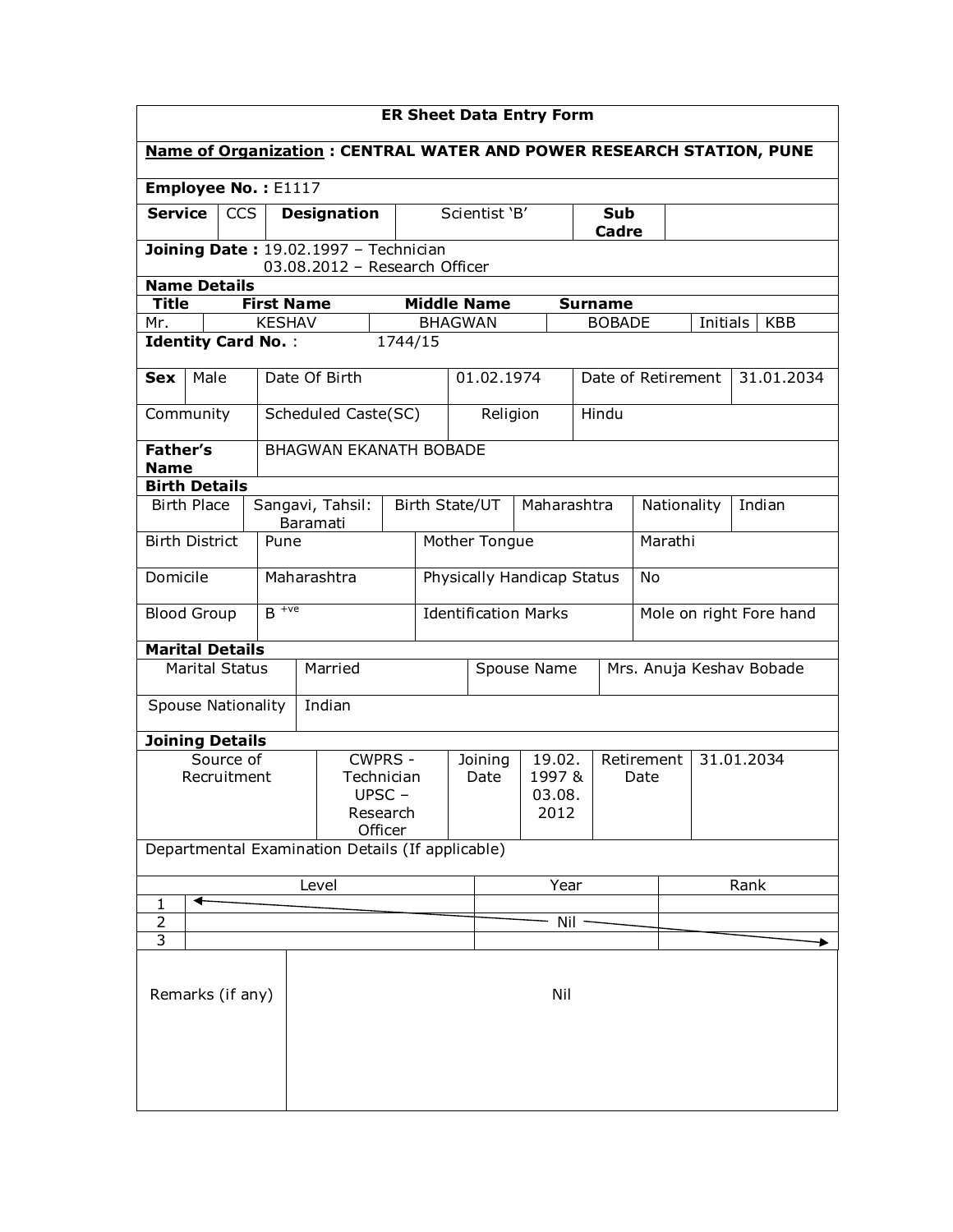| Languages known             |                  |             |              |              |  |  |  |  |  |  |  |
|-----------------------------|------------------|-------------|--------------|--------------|--|--|--|--|--|--|--|
|                             | Name of Language | <b>Read</b> | <b>Write</b> | <b>Speak</b> |  |  |  |  |  |  |  |
| Indian Languages 1<br>Known | English          | ٦           | ٦            | $\mathbf{v}$ |  |  |  |  |  |  |  |
| 2                           | Hindi            |             |              |              |  |  |  |  |  |  |  |
| 3                           | Marathi          |             |              |              |  |  |  |  |  |  |  |
|                             |                  |             |              |              |  |  |  |  |  |  |  |
| Foreign Languages<br>Known  |                  |             |              |              |  |  |  |  |  |  |  |
| 2                           |                  | Nil         |              |              |  |  |  |  |  |  |  |
| 3                           |                  |             |              |              |  |  |  |  |  |  |  |

## Details of deputation (if applicable)

| Name of the Office | Post held at that<br>time in parent office | Name of post<br>(selected for<br>deputation | Period of deputation |      |  |
|--------------------|--------------------------------------------|---------------------------------------------|----------------------|------|--|
|                    |                                            |                                             | Since                | From |  |
|                    | Nil                                        |                                             |                      |      |  |

### Details of Foreign Visit

|     |                |         | ____________________________ |                |                  |
|-----|----------------|---------|------------------------------|----------------|------------------|
| SI. | Place of Visit | Date of | Post held at                 | Whether it     | Details of visit |
| No. |                | visit   | that time                    | is a           |                  |
|     |                |         |                              | personal or    |                  |
|     |                |         |                              | official visit |                  |
|     |                |         |                              |                |                  |
|     |                | Nil     |                              |                |                  |
|     |                |         |                              |                |                  |
|     |                |         |                              |                |                  |

# Transfer/Posting Detail (if applicable)

| Place | Period of posting |      |  |  |  |
|-------|-------------------|------|--|--|--|
|       | Since             | From |  |  |  |
|       |                   |      |  |  |  |
|       |                   |      |  |  |  |
|       | Nil               |      |  |  |  |
|       |                   |      |  |  |  |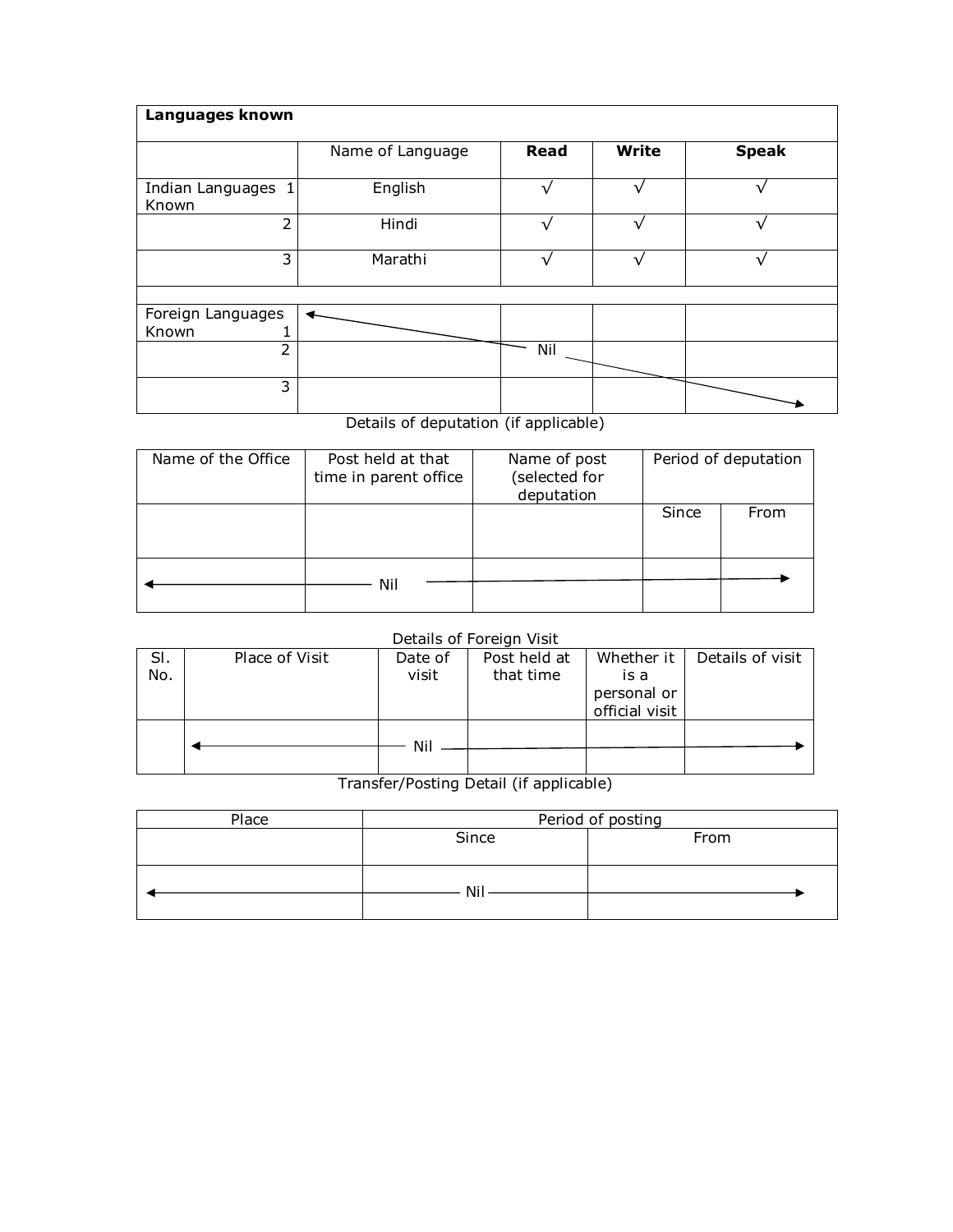| Qualification (Use extra photocopy sheets for multi qualifications, experience, training, awards details) |                             |                            |                                       |  |  |  |  |  |  |  |
|-----------------------------------------------------------------------------------------------------------|-----------------------------|----------------------------|---------------------------------------|--|--|--|--|--|--|--|
| <b>Qualification</b><br>1)                                                                                | Discipline                  |                            | Specialization 1                      |  |  |  |  |  |  |  |
| Diploma                                                                                                   | Civil Engineering           | Civil Engineering subjects |                                       |  |  |  |  |  |  |  |
| Year                                                                                                      | Division                    | CGPA/%                     | Specialization 2                      |  |  |  |  |  |  |  |
|                                                                                                           |                             | Marks                      |                                       |  |  |  |  |  |  |  |
| 1993                                                                                                      | I class                     | 68.27%                     | Civil Engineering subjects            |  |  |  |  |  |  |  |
| Institution                                                                                               | University                  | Place                      | Country                               |  |  |  |  |  |  |  |
| Government Polytechnic,                                                                                   | <b>Board of Technical</b>   | Pune                       | India                                 |  |  |  |  |  |  |  |
| Pune                                                                                                      | Examinations(BTE),          |                            |                                       |  |  |  |  |  |  |  |
|                                                                                                           | MAHARASHTRA<br><b>STATE</b> |                            |                                       |  |  |  |  |  |  |  |
| 2) Qualification                                                                                          | Discipline                  |                            | Specialization 1                      |  |  |  |  |  |  |  |
| Graduation                                                                                                | Civil Engineering           |                            | Civil Engineering subjects            |  |  |  |  |  |  |  |
| Year                                                                                                      | Division                    | CGPA/%                     | Specialization 2                      |  |  |  |  |  |  |  |
|                                                                                                           |                             | Marks                      |                                       |  |  |  |  |  |  |  |
| 2008                                                                                                      | I class                     | 6.75                       | Civil Engineering subjects            |  |  |  |  |  |  |  |
| Institution                                                                                               | University                  | Place                      | Country                               |  |  |  |  |  |  |  |
| The Institution of Engineers                                                                              |                             | Kolkatta                   | India                                 |  |  |  |  |  |  |  |
| (India)                                                                                                   |                             |                            |                                       |  |  |  |  |  |  |  |
| 3) Qualification                                                                                          | Discipline                  |                            | Specialization 1                      |  |  |  |  |  |  |  |
| Post Graduation                                                                                           | Hydrology                   |                            | Stochastic Hydrology, System Analysis |  |  |  |  |  |  |  |
| M. Tech                                                                                                   |                             |                            | & Surface Water Planning, Parametric  |  |  |  |  |  |  |  |
|                                                                                                           |                             |                            | Hydrology, Water resources Economics, |  |  |  |  |  |  |  |
|                                                                                                           |                             |                            | Remote Sensing % GIS Applications in  |  |  |  |  |  |  |  |
|                                                                                                           |                             | Hydrology                  |                                       |  |  |  |  |  |  |  |
| Year                                                                                                      | Division                    | CGPA/%                     | Specialization 2                      |  |  |  |  |  |  |  |
| 2012                                                                                                      | I class                     | Marks<br>7.41              | Hydrologic Elements &                 |  |  |  |  |  |  |  |
|                                                                                                           |                             |                            | Analysis                              |  |  |  |  |  |  |  |
|                                                                                                           |                             |                            | <b>Computer Applications</b>          |  |  |  |  |  |  |  |
|                                                                                                           |                             |                            | in Hydrology, Water                   |  |  |  |  |  |  |  |
|                                                                                                           |                             |                            | resources Planning and                |  |  |  |  |  |  |  |
|                                                                                                           |                             |                            | Management,                           |  |  |  |  |  |  |  |
|                                                                                                           |                             |                            | Hydrological data                     |  |  |  |  |  |  |  |
|                                                                                                           |                             |                            | Collection, Processing &              |  |  |  |  |  |  |  |
|                                                                                                           |                             |                            | analysis, Advanced                    |  |  |  |  |  |  |  |
|                                                                                                           |                             |                            | Mathematics, Channel &                |  |  |  |  |  |  |  |
|                                                                                                           |                             |                            | Fluvial Hydraulics                    |  |  |  |  |  |  |  |
| Institution                                                                                               | University                  | Place                      | Country                               |  |  |  |  |  |  |  |
| Indian Institute of                                                                                       |                             | Roorkee,                   | India                                 |  |  |  |  |  |  |  |
| Technology Roorkee,<br>Roorkee                                                                            |                             | Uttarakhand                |                                       |  |  |  |  |  |  |  |
|                                                                                                           |                             |                            |                                       |  |  |  |  |  |  |  |
|                                                                                                           |                             |                            |                                       |  |  |  |  |  |  |  |
|                                                                                                           |                             |                            |                                       |  |  |  |  |  |  |  |
|                                                                                                           |                             |                            |                                       |  |  |  |  |  |  |  |
|                                                                                                           |                             |                            |                                       |  |  |  |  |  |  |  |
|                                                                                                           |                             |                            |                                       |  |  |  |  |  |  |  |
|                                                                                                           |                             |                            |                                       |  |  |  |  |  |  |  |
|                                                                                                           |                             |                            |                                       |  |  |  |  |  |  |  |
|                                                                                                           |                             |                            |                                       |  |  |  |  |  |  |  |
|                                                                                                           |                             |                            |                                       |  |  |  |  |  |  |  |
|                                                                                                           |                             |                            |                                       |  |  |  |  |  |  |  |
|                                                                                                           |                             |                            |                                       |  |  |  |  |  |  |  |
|                                                                                                           |                             |                            |                                       |  |  |  |  |  |  |  |